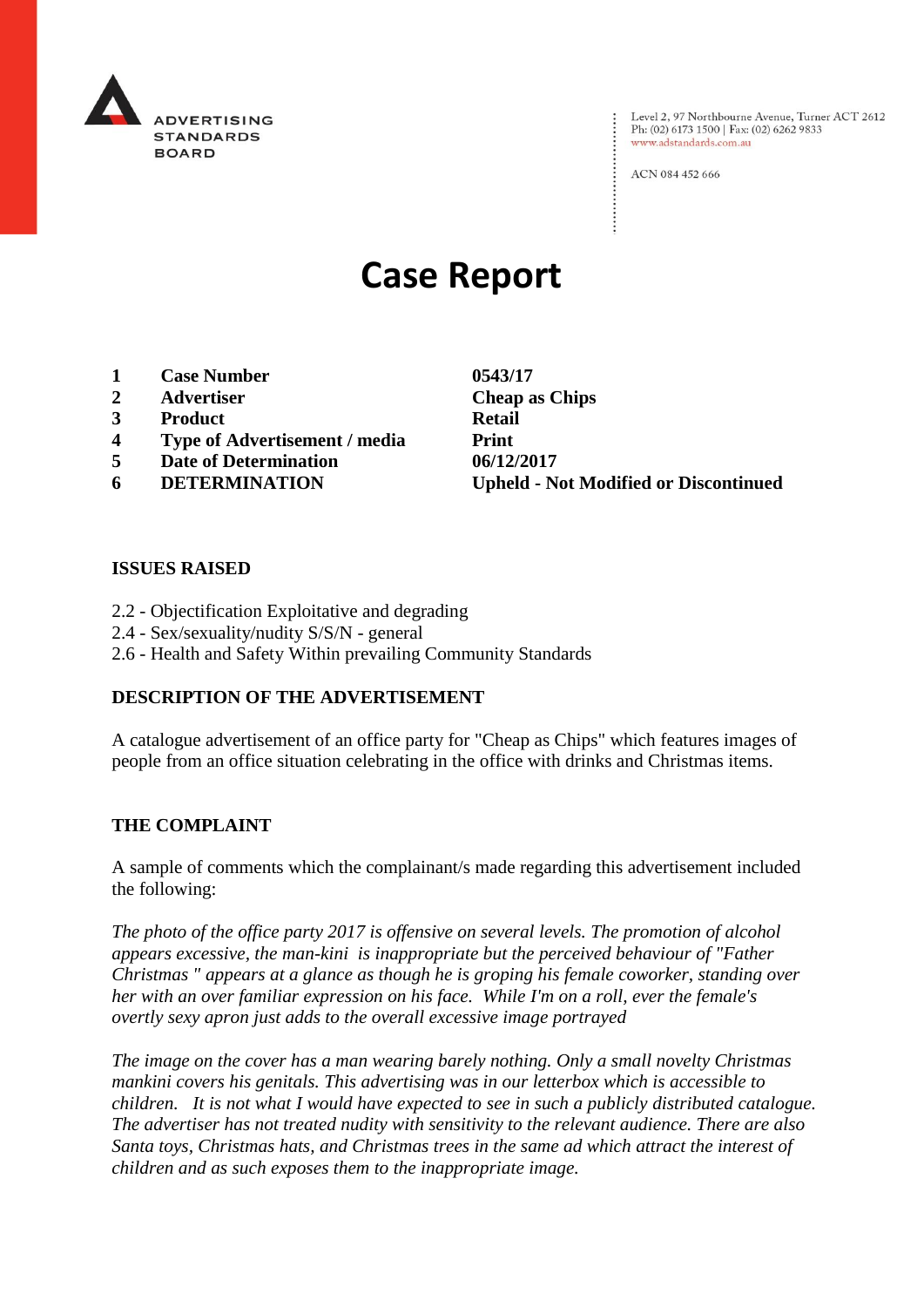*The prevalence of sexual assaults and workplace harassment.*

## **THE ADVERTISER'S RESPONSE**

Comments which the advertiser made in response to the complainant/s regarding this advertisement include the following:

*The Advertiser did not provide a response.*

## **THE DETERMINATION**

The Advertising Standards Board (the "Board") considered whether this advertisement breaches Section 2 of the AANA Code of Ethics (the "Code").

The Board noted the complainants' concerns that the advertisement is offensive and inappropriate for viewing by children and the general public.

The Board viewed the advertisement and noted the advertiser's response.

The Board then considered whether the advertisement was in breach of Section 2.4 of the Code. Section 2.4 of the Code states: "Advertising or Marketing Communications shall treat sex, sexuality and nudity with sensitivity to the relevant audience."

The Board noted this print (pamphlet) advertisement is for the Cheap as Chips store which is a discount variety store. The print advertisement features a group of people in the office drinking and celebrating. The text included reads: Cheap and Chips – Check out our Christmas Stuff and Office Party 2017. There is information about item prices and detail on the right hand side. The images include a man in the foreground dressed in a man-kini while on the phone, a man with a Santa wrapped around his legs and another man dressed as Santa with his hand appearing to be on a woman's chest.

The Board noted the complainants' concerns that the advertisement does not treat sex and nudity with sensitivity to the relevant audience.

The Board noted that the image is a depiction of an office party and that the workers are located in the office drinking and celebrating. The Board noted that the advertisement is promoting the range of Christmas paraphernalia including aprons, costumes and novelty mankinis. The Board noted that one man is located at the front of the image and is wearing a mankini which comprises a Santa head placed over his genitals.

The Board noted that the additional images in the office such as the man grabbing the woman's breast, the text 'office party' and the presence of alcohol are all elements that add to an overall sexualised context to a work Christmas party

The Board also considered that the inclusion of the man wearing only a man-kini was quite prominent in the advertisement and was imagery that drew attention to his nudity.